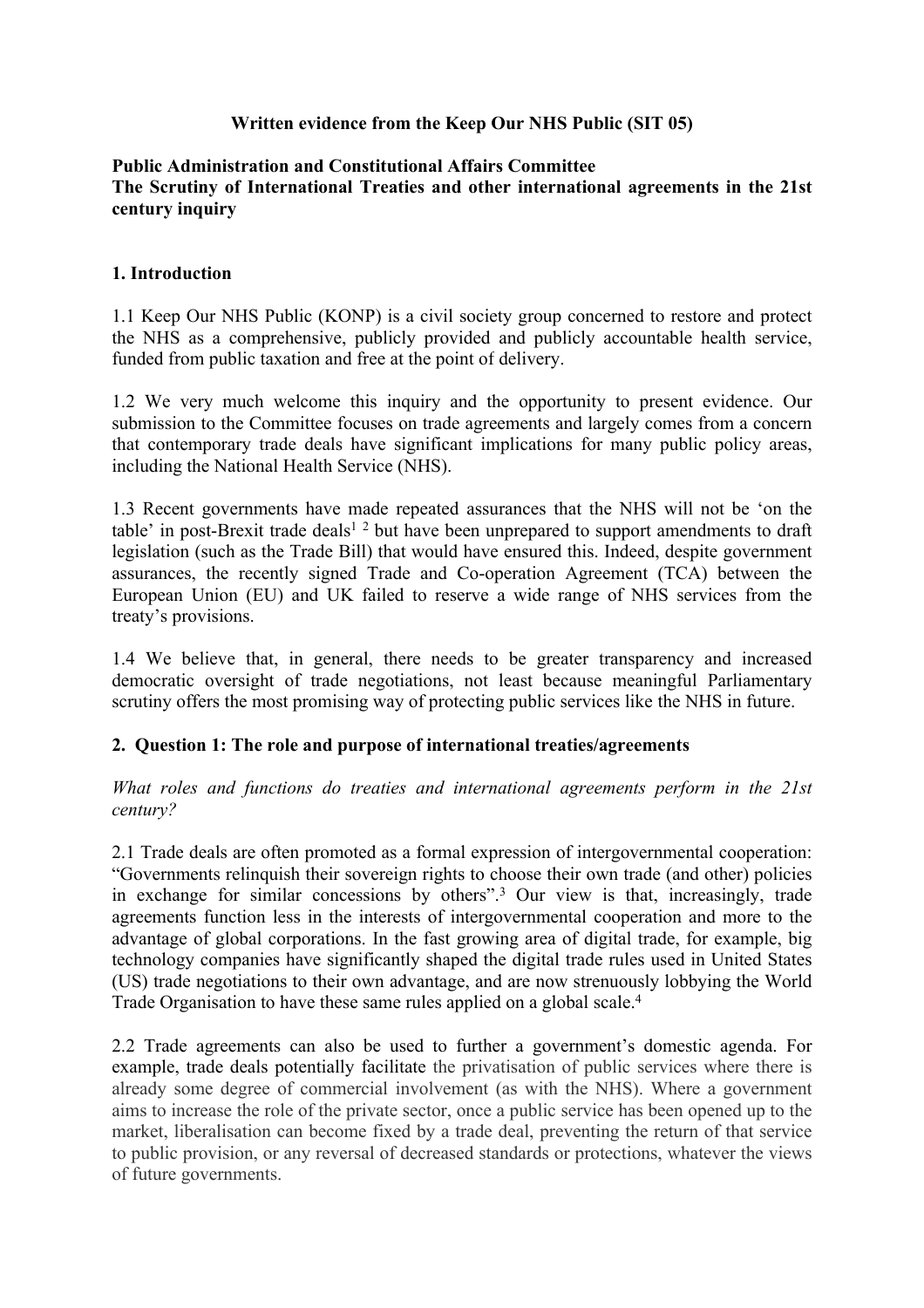2.3 That said, trade agreements can play a more positive role where the negotiating mandate calls for democratically controlled trade and investment policies that ensure human rights, and where public welfare is prioritised over the interests of corporations.<sup>5</sup>

# **3. Question 2: Constitutional relationships**

*Where should the balance of power lie between Parliament and Government in developing, agreeing and implementing international treaties?*

3.1 The current balance of power between Parliament and Government is almost entirely weighted towards the Government. Because the negotiation and agreement of trade agreements fall under the royal prerogative, the Executive is free to act without the approval of Parliament at almost every step in the negotiation process.

3.2 As the House of Lords Select Committee on the Constitution observed, the powers available to Parliament are "anachronistic and inadequate" and in need of reform.<sup>6</sup> We believe that reform should include constitutional change: removing the royal prerogative that allows Ministers the executive powers to make and ratify treaties is central in fully addressing the current democratic deficit. Given that such constitutional change is unlikely to happen for the foreseeable future, we make a number of suggestions in our answer to Question 4 [see Section 5.3] for interim improvements at different stages of the treaty making process.

### **4. Question 3: Effectiveness of current scrutiny mechanisms**

*Does Part 2 of the Constitutional Reform and Governance Act 2010 (CRAG) enable effective parliamentary scrutiny of international treaties and other agreements?*

*How effectively are constitutional conventions, such as remaining aspects of the Ponsonbury rule on making time for treaty debates and informing Parliament of non-treaty international agreements, operating alongside CRaG?*

4.1 Part 2 of CRaG relates to the ratification of treaties and in effect, excludes Parliament this role. This is in contrast to the ratification process followed by the EU, for example, where the EU Parliament has to approve trade deals, and if a trade deal involves mixed competencies, it additionally needs ratification by the Parliaments of EU member states.<sup>7</sup> In the US, both House and Senate must approve a treaty for it to be implemented.<sup>8</sup>

4.2 Section 20 of CRaG states that a treaty cannot be ratified unless a Minister of the Crown has laid a copy of the treaty before Parliament; and that, subsequently, 21 sitting days have passed without either House resolving against ratification. This means that, once a trade deal is laid before Parliament, there is little time for Parliament to scrutinise, debate and vote on it.

4.3 In addition, there is no requirement for the International Trade Committee (ITC) and International Agreements Sub-Committee (IAS-C) to produce a report to support scrutiny. The only information that the government is legally required to give to Parliament is an Explanatory Memorandum (EM), but CRaG does not set out what this should contain, and until now the information has been disturbingly short on substance.<sup>9</sup>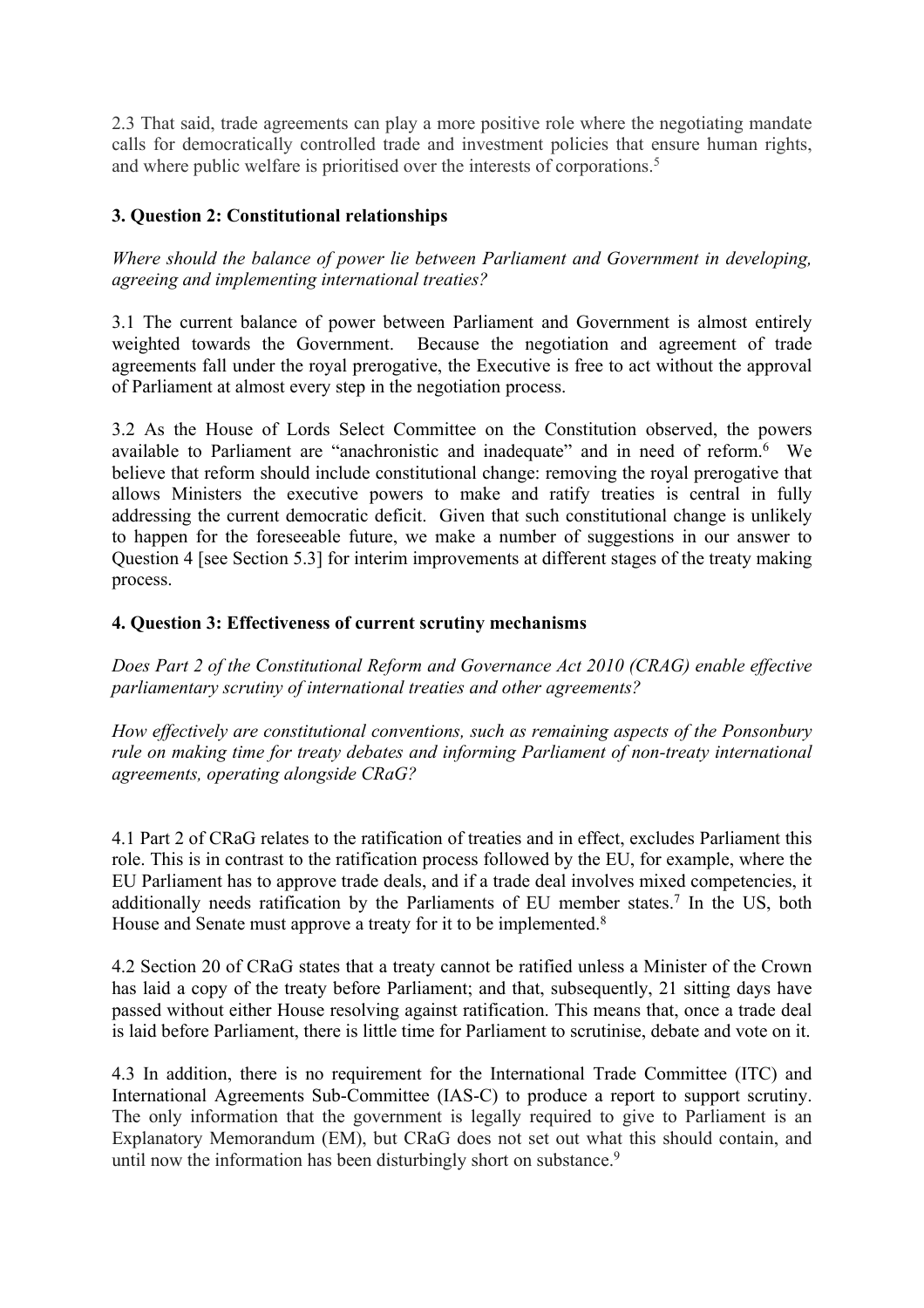4.4 There is no requirement for a Parliamentary debate and the Ponsonby Rule gives no indication of how any debate or vote may be triggered: it appears to be "left to the "usual channels" and up to "people to make a noise".<sup>10</sup> Moreover, any requests for a debate or vote have to be weighed by the government against other demands on Parliamentary time: a debate is "entirely in the Government's gift".<sup>11</sup>

4.5 Even if a debate takes place and a subsequent vote is against ratification, Section 20 also sets out how this can be countered by a Minister of the Crown laying a statement before Parliament explaining why ratification should occur. In effect, Parliamentary approval is not required - a vote against the agreement can only delay ratification, not prevent it.<sup>12</sup>

4.6 Further, Section 22 of Part 2 of CRaG allows a Minister to decide that Section 20 requirements can be dispensed with in certain cases (unless Parliament has already resolved against ratification). This happened, for example, in the case of the EU (Withdrawal Agreement) Act 2020.<sup>13</sup> It would appear then that, far from enabling effective Parliamentary scrutiny of international treaties, CRaG can prevent this.

4.7 The UK Parliament's inability to veto a trade deal has been justified on the basis that the prerogative power of the Executive enables UK trade negotiators to speak with a single voice, ensuring that trading partners can trust that the position presented formally in negotiations is the agreed position of the UK.<sup>14</sup> And yet, those countries that allow their Parliament to vote on trade deals do not appear to have a problem with convincing trading partners of the authenticity of their negotiating position.

4.8 Moreover, if Parliament were more involved in the negotiating process from the outset, for instance in shaping the negotiating mandate, trade partners could be assured throughout the process that UK negotiators spoke with the backing of the UK Parliament.

## *Should scrutiny of treaty making be more integrated with scrutiny of corresponding implementing legislation?*

4.9 In countries with monist legal systems, such as the Netherlands, parliamentary approval is required for ratification and once approved, treaty obligations can automatically be incorporated into domestic law: "International law is domestic law – or may even take precedence over it".<sup>15</sup> However, the UK has a dualist legal system. While treaties may automatically create rights and duties for the government, a treaty's provisions have to be incorporated into UK domestic law through Parliamentary approval (at least in theory).

4.10 Those who defend the status quo in the UK arrangements argue that it is at this point – the point of domestic implementation - that Parliament has power: if it does not pass the necessary legislation, the treaty will not be brought into legal affect.<sup>16</sup> However, Parliament can only consider the details of implementation: "it does not have the power to approve, reject or amend the treaty itself".<sup>17</sup> <sup>18</sup> "On top of which, important elements of a trade agreement may not need implementing legislation, and in some cases implementation only requires secondary legislation that is not subject to Parliamentary debate.<sup>19</sup>

*How effectively is the implementation of international treaties, including the decisions of new decision-making bodies, being scrutinised?*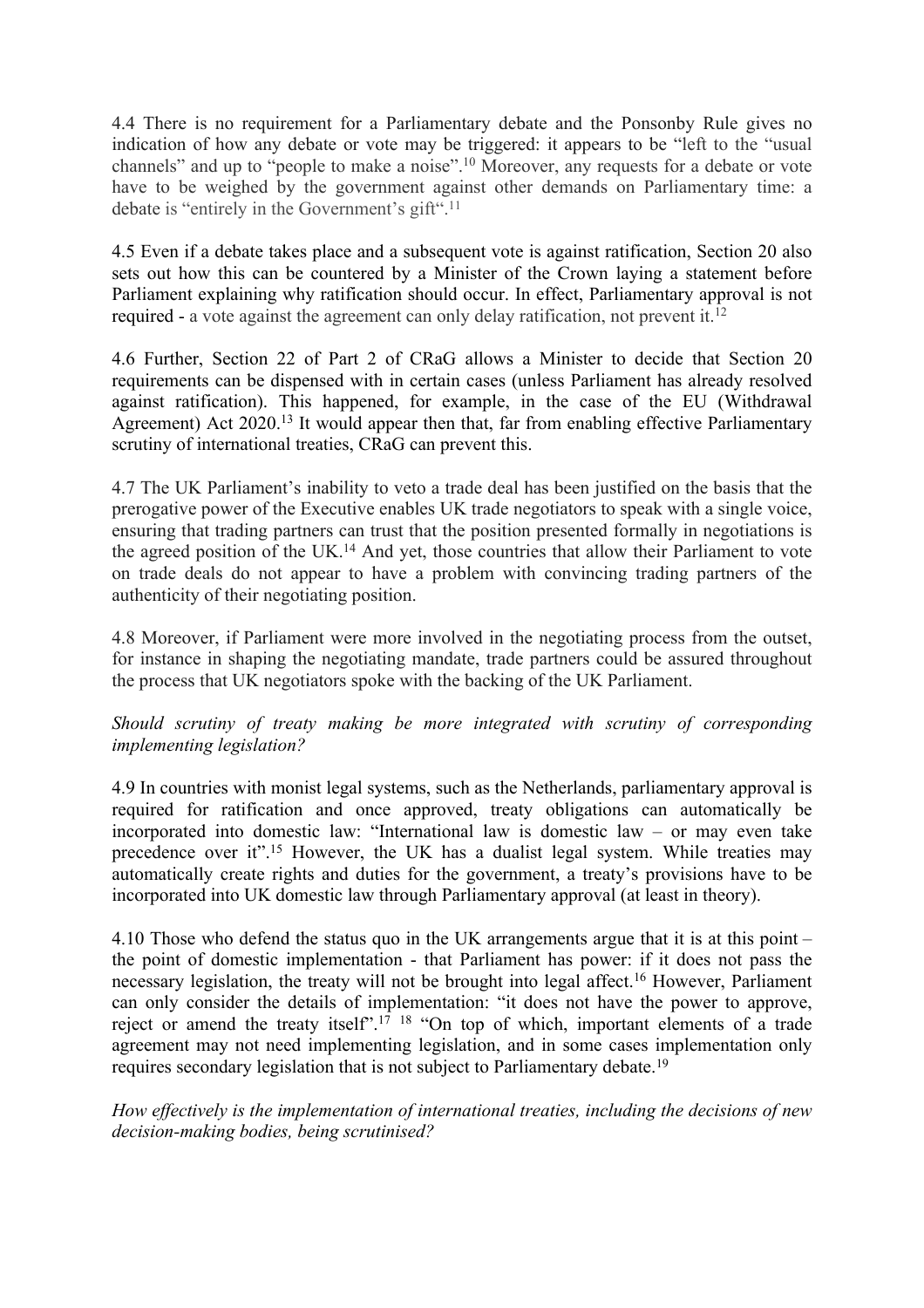4.11 Until recently, the opportunities for effective scrutiny have been scant. This situation has been justified by the Department of International Trade (DIT) on the basis that the UK approach is consistent with that adopted by similar Westminster style democracies such as Canada, Australia and New Zealand.<sup>20</sup> Its argument does not carry weight as, in taking this stance, the UK is simultaneously *inconsistent* with approaches adopted by other nations. And simply because the UK originally provided a model for Commonwealth countries does not mean it must forever retain this model itself.

4.12 However, in late 2020, and apparently in response to persistent attempts to amend draft legislation such as the Withdrawal Bill and Trade Bill, the Secretary of State for International Trade announced new arrangements to allow greater transparency and scrutiny.<sup>21</sup>

4.13 These arrangements include

- $\triangleright$  publishing the objectives and scoping assessments for new Free Trade Agreements at the outset of negotiations; and
- $\triangleright$  keeping Parliament updated on negotiations as they progress, including
	- o close involvement of relevant Select Committees (for example, the ITC and the recently established IAS-C) though public and private briefings with Ministers and Chief Negotiators;
	- o 'Round Reports' for Parliament and the public on the progress of negotiations; and
	- o regular briefings for Parliamentarians and opportunities to ask questions of Ministers;
- $\triangleright$  allowing the ITC and IAS-C confidential access to the text of a treaty and associated documents at a 'reasonable' time (at least 10 days) before a treaty is laid before Parliament for ratification, enabling these Committees to produce a report, should they wish to;
- $\triangleright$  providing access for Parliamentarians to an independently verified impact assessment covering economic and environmental aspects of a deal.

4.14 These measures appear to give Parliament a more substantive role. However, they are only to apply to a small number of named trade agreements, namely the UK-Japan Comprehensive Economic Partnership (CEPA), the Comprehensive and Progressive Agreement for Trans-Pacific Partnership (CPTPP), and prospective deals with Australia, New Zealand and the US. Other potential deals were "beyond the scope of these arrangements".<sup>22</sup>

4.15 Moreover, these new measures do not fundamentally change the existing, inadequate processes for Parliamentary scrutiny. For example, the new measures do not address the shortcomings of CRaG, while most opportunities for scrutiny lie with Committees such as the ITC and IAS-C: MPs can still only play a minor role. Further, the text of an agreement and a draft EM can only be shared in confidence with these Committees once a deal has been signed, and only then "when circumstances allow".<sup>23</sup> And although Committees may raise concerns about a treaty with the Executive, the extent to which the Executive takes note of such concerns is unclear: scrutiny can only be deemed effective if it can elicit change when necessary.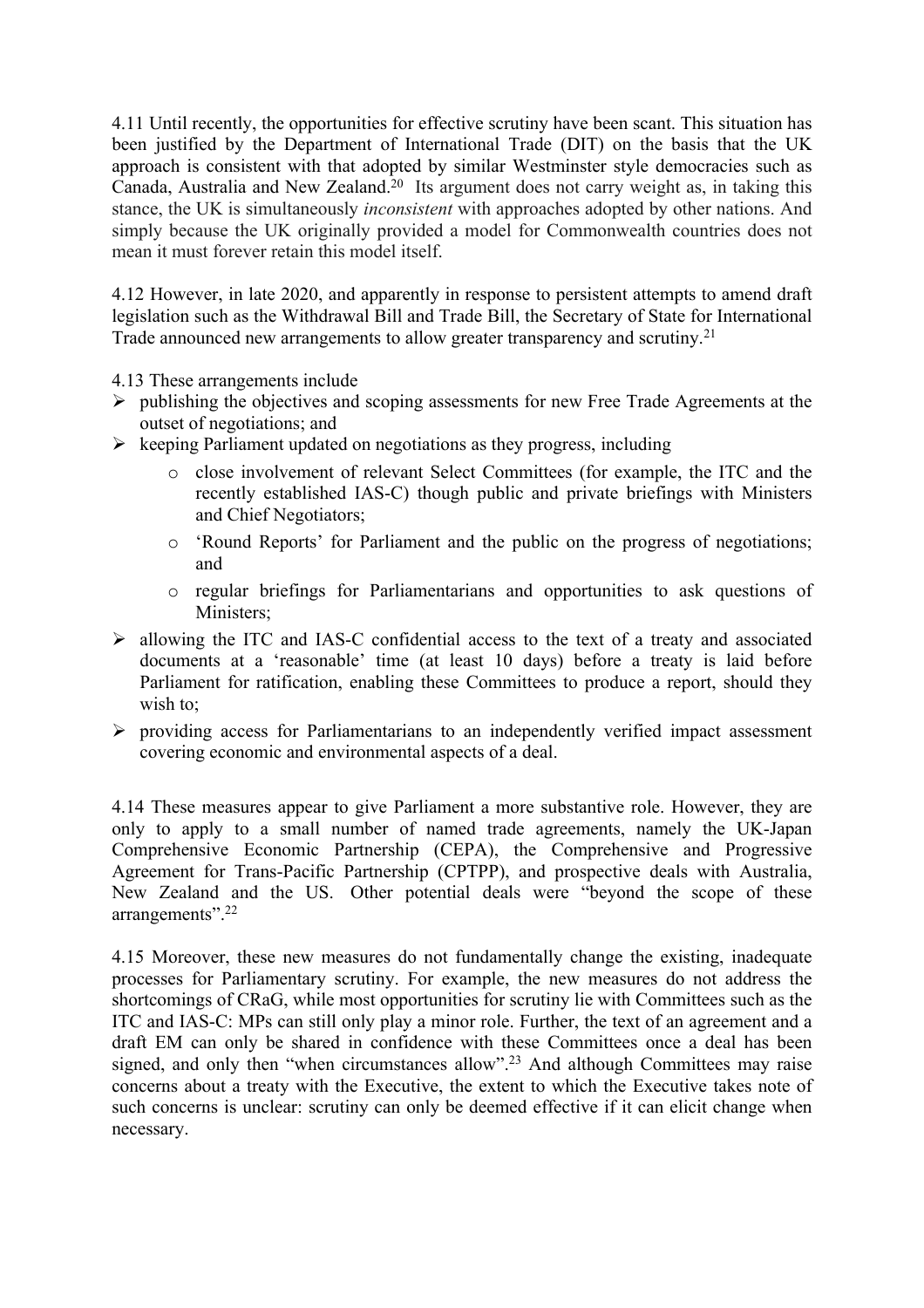4.16 Once the scrutiny Committees have had sight of an agreement, it is at their discretion whether they consult expert witnesses or produce a report to assist MPs in any debate on a trade agreement: there is no requirement for them to do so. In theory, such reports are produced before a deal is laid before Parliament. However, there are already instances where the newly announced scrutiny measures are dispensed with when expedient. Despite the Secretary of State's assurance that the ITC and IAS-C would be given time to see relevant documents before it laid a new trade deal before Parliament, this did not happen in the case of CEPA. Instead, the government gave the Committees no such time and the Committees' reports were hastily produced *during* Parliament's 21 sitting-day period.<sup>24</sup>

4.17 In the case of the EU-UK TCA, the pace was particularly dramatic. In what has been described as a "constitutional failure",<sup>25</sup> the treaty was not only agreed without the House of Commons having a formal debate about the UK's negotiating position, but proceedings for implementing the Bill took place just six days after a treaty was confirmed and less than one day after the Bill was published. While this has been seen as "an abdication of Parliament's constitutional responsibilities", <sup>26</sup> it also flags up that the current system allows the Executive considerable power to further manipulate a process that is already heavily weighted in its favour.

## **5. Question 4: The role of the House of Commons**

*What role should Parliament and the House of Commons in particular have at different stages of the treaty making and implementation process?*

*Given that international agreements affect people's lives, how can the House of Commons increase the democratic accountability of international agreements?*

5.1 Parliament should have a significant role in all stages of treaty making, not least because trade deals can have major implications for democratic accountability. For example, whether or not an investment protection measure (such as Investor-State Dispute Settlement) is included in an agreement can significantly affect the regulation of public policy in the public interest.<sup>27</sup>

5.2 The House of Commons' lack of involvement in treaty making "sets it apart from most other national legislatures."<sup>28</sup> There is currently no requirement for the government to notify Parliament that it is opening trade negotiations, and, unlike counterparts elsewhere (such as the EU Parliament<sup>29</sup> or US Congress<sup>30</sup>), there is no way for MPs to influence or vote on the mandate for a trade deal: they can only 'opine' upon the outline approach.<sup>31</sup>

## **5.3 In contrast, we suggest that:**

5.3.1 MPs need a voice, including a vote, on developing a mandate and defining negotiating objectives for each trade agreement, reassuring a prospective trading partner that Parliament supports the government's approach to negotiations.

5.3.2 MPs should also have a greater role in scrutinising, debating and shaping trade agreements, both during negotiations and pre-ratification. This should include:

- o the legal right for MPs to see initial, published impact assessments and consultation reports at the earliest opportunity, plus
- o the legal right to see the agreed text of a deal, in confidence, well in advance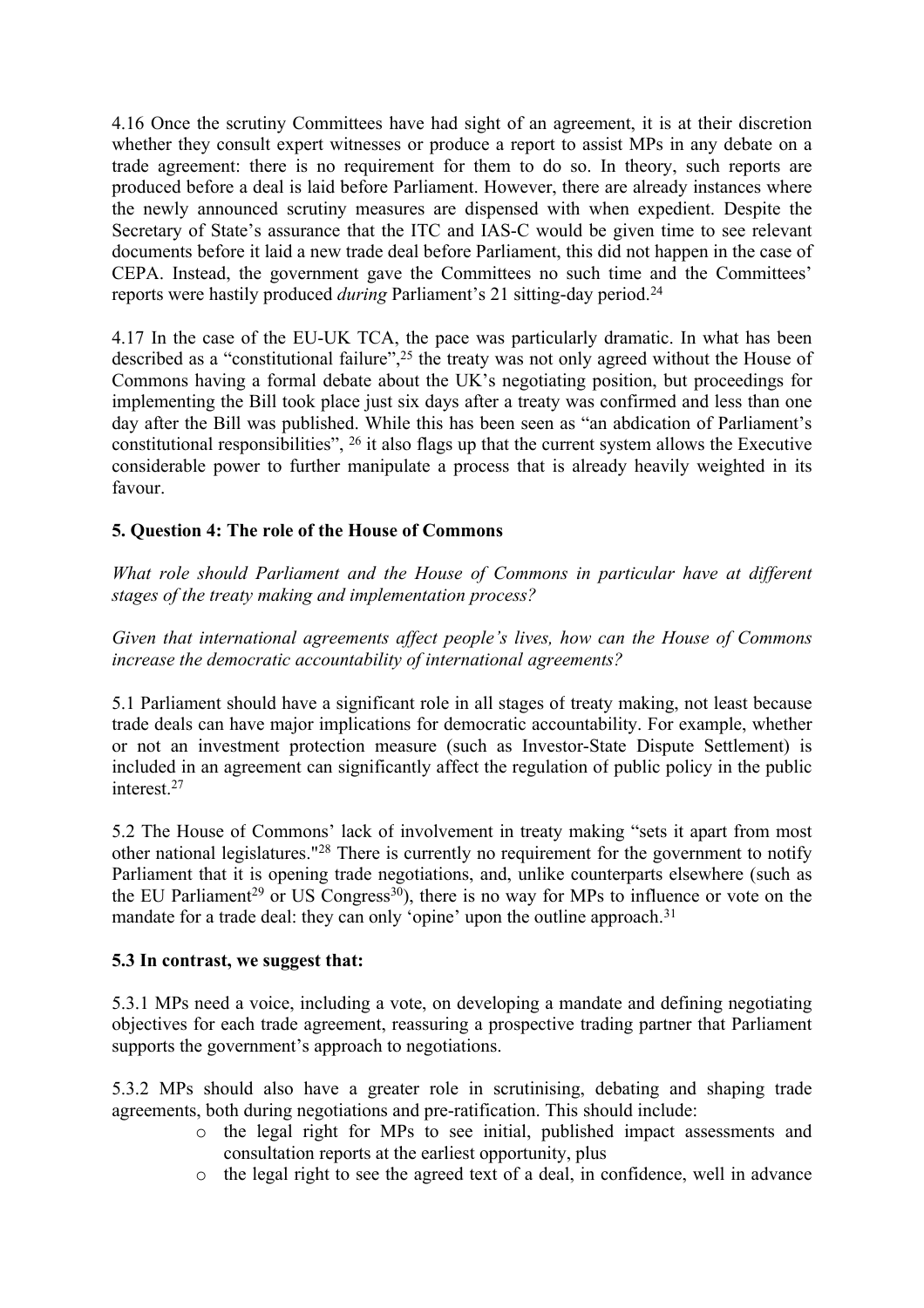### of signature (The US Congress, for example, has 60 days).

5.3.3 During the negotiating process, MPs should have access to regular briefings, with information and analysis of a proposed deal from scrutiny committees, a wide range of civil society groups and others, as well as an independent impact assessment of the agreement prior to any final debate.

5.3.4 The Explanatory Memorandum and impact assessment provided prior to any final Parliamentary debate should be appropriately detailed, and incorporate analysis from a range of independent experts, not just from commerce.

5.3.5 CRaG needs to be reformed to ensure greater time for Parliamentary debate once a treaty has been formally laid before Parliament, with a legal right for MPs to call for an extension if the Executive has not granted the specified time.

5.3.6 MPs should have the legal right to a *decisive* vote on a trade agreement, meaning that ratification does not proceed without MPs' approval. This power would help to ensure that Parliament was kept well informed and on-side throughout the negotiating process.

5.3.7 Finally, only primary legislation should be used when implementing significant policy changes, so giving Parliament more time to scrutinise proposals and allowing more opportunities for public consultation.

*June 2021*

<sup>1</sup> https://www.thetimes.co.uk/article/nhs-is-not-on-the-table-in-post-brexit-trade-deal-boris-johnson-tells-usnt0vw7c3g

<sup>2</sup> https://www.standard.co.uk/news/politics/liz-truss-insists-health-services-not-on-table-as-mps-back-postbrexittrade-plan-a4446616.html

<sup>&</sup>lt;sup>3</sup> https://www.princeton.edu/~grossman/Purpose\_of\_Trade\_Agreements\_WP.pdf

<sup>4</sup> https://ourworldisnotforsale.net/2020/PSI\_Surrendering.pdf

<sup>5</sup> https://www.tjm.org.uk/trade-issues/developing-an-alternative-trading-system

<sup>6</sup>https://publications.parliament.uk/pa/ld201719/ldselect/ldconst/345/345.pdf

<sup>7</sup> https://www.geg.ox.ac.uk/sites/geg.bsg.ox.ac.uk/files/2020-

<sup>09/</sup>GEG%20WP%20144%20Ripe%20for%20reform-

<sup>%20</sup>UK%20scrutiny%20of%20international%20trade%20agreements\_0.pdf

<sup>8</sup> . ibid

<sup>9</sup>http://data.parliament.uk/writtenevidence/committeeevidence.svc/evidencedocument/constitutioncommittee/parliamentary-scrutiny-of-treaties/written/93935.html

<sup>10</sup> http://researchbriefings.parliament.uk/ResearchBriefing/Summary/SN06688

<sup>11</sup> Gareth Thomas MP, https://hansard.parliament.uk/commons/2020-11-25/debates/30AFA3FF-1A63-47A9- B3CE-92FE2BC64654/UK-JapanComprehensiveEconomicPartnershipAgreement

<sup>&</sup>lt;sup>12</sup>The Secretary of State has said "Ultimately if Parliament is not content with a trade deal, it can raise concerns by resolving against ratification and delay any implementing legislation indefinitely". Yet as the Minister for Trade Policy in 2018 admitted, "It would be disingenuous of me to agree absolutely that Parliament can indefinitely delay." https://publications.parliament.uk/pa/cm201719/cmselect/cmintrade/1043/104303.htm <sup>13</sup> https://www.legislation.gov.uk/ukpga/2020/1/section/32

 $14$  ibid

<sup>15</sup> House of Commons Library Briefing Paper Number 5855, 2017, Parliament's role in ratifying treaties. https://commonslibrary.parliament.uk/research-briefings/sn05855/

<sup>16</sup> Personal communication with Deputy Bill Manager for the Trade Bill, DIT, 16.10.20

<sup>&</sup>lt;sup>17</sup> House of Commons Library Briefing Paper Number 5855, 2017, Parliament's role in ratifying treaties. https://commonslibrary.parliament.uk/research-briefings/sn05855/

<sup>18</sup> https://www.hansardsociety.org.uk/blog/parliaments-role-in-scrutinising-the-uk-eu-trade-and-cooperationagreement